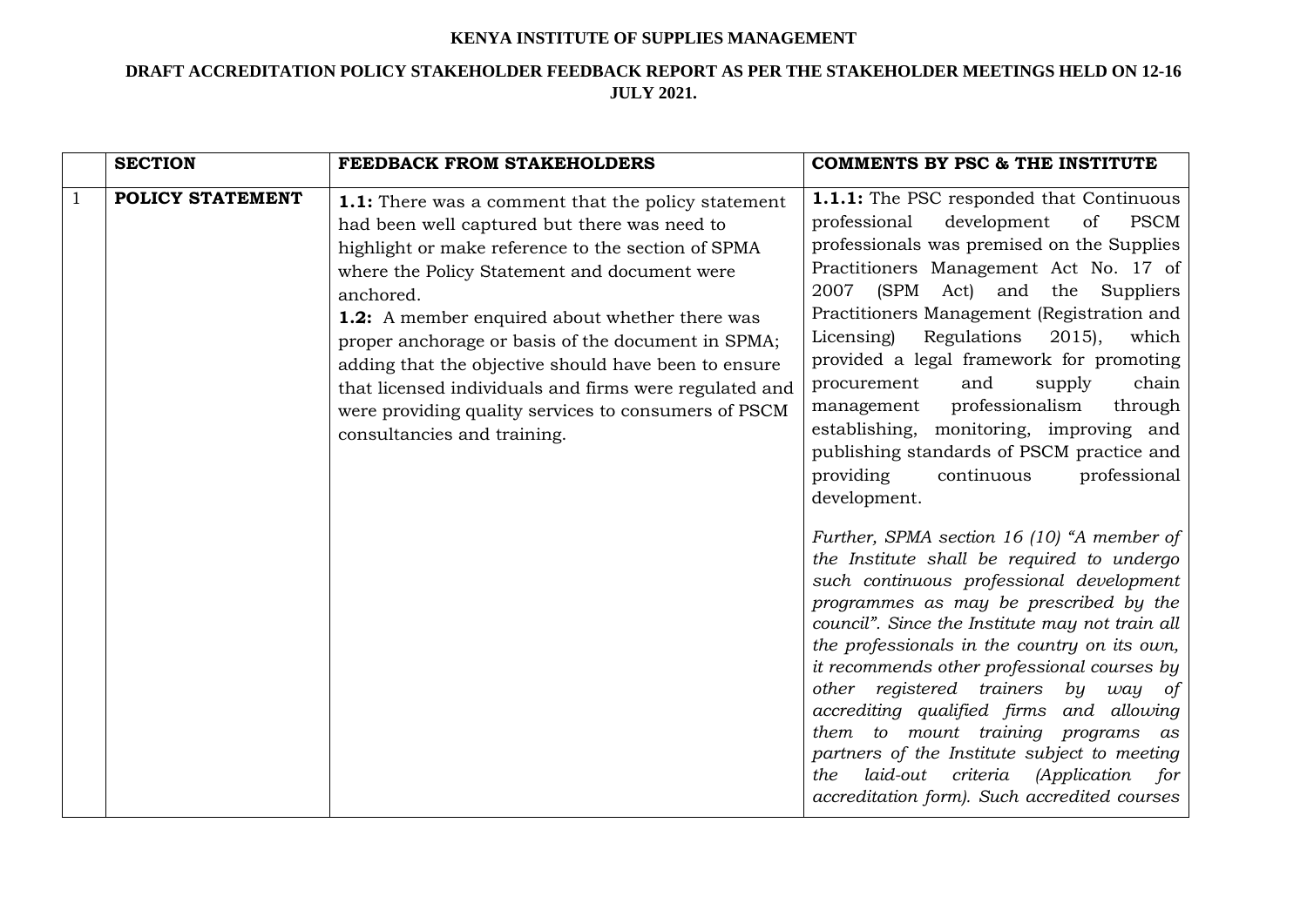|                |                                                                        | <b>1.3:</b> A member urged that focus needed not to be on<br>collaborating with partners as there was no provision<br>for such collaboration and Partnership in the SPM Act<br>or Regulations. | qualify for CPD points by the Institute.<br>Accredited service providers are not allowed<br>to sub-contract training service to third party<br>service providers. The approved courses are<br>essentially accredited on their own merit<br>and given a specific accreditation number.<br><b>1.3.1:</b> Agency partnership engagement by<br>the Institute is provided for under the<br>SPMA Section 7 whereby "Subject to this<br>Act, the Institute may generally or in any<br>particular case delegate to any committee of<br>the council or to any member, officer,<br>employees or agent of the Institute". |
|----------------|------------------------------------------------------------------------|------------------------------------------------------------------------------------------------------------------------------------------------------------------------------------------------|----------------------------------------------------------------------------------------------------------------------------------------------------------------------------------------------------------------------------------------------------------------------------------------------------------------------------------------------------------------------------------------------------------------------------------------------------------------------------------------------------------------------------------------------------------------------------------------------------------------|
| $\overline{2}$ | <b>ACCREDITATION</b><br>OF<br><b>COURSES</b>                           | 2.1: The Institute ought to redefine the word<br>accreditation<br>incorporate<br>all<br>accredited<br>to<br>institutions to avoid bias and discretion.                                         | <b>2.1.1:</b> The essence of accreditation was to<br>give The Institute an opportunity to<br>collaborate with other service providers in<br>providing CPD programs to its members<br>while maintaining the quality of the<br>trainings.<br>This would enable The Institute prescribe<br>CPD programme to all members as per the<br>Registration and Licensing Regulations<br>For clarity terms below are defined in this<br>policy:<br>1. Licensed firm<br>2. Accredited firm<br>3. Accredited course                                                                                                          |
| 3              | THE ACCREDITATION<br><b>APPLICATION FORM &amp;</b><br><b>SANCTIONS</b> | <b>3.1:</b> A suggestion that the Institute considers doing<br>away with sanction no.3.9.2, 3.92 and 3.9.5                                                                                     | Sanctions, in the The Institute Draft CPD<br>Policy, are a creation of the SPMA (Section<br>$29-32$<br>The forms below will be available in regards<br>to accreditation:                                                                                                                                                                                                                                                                                                                                                                                                                                       |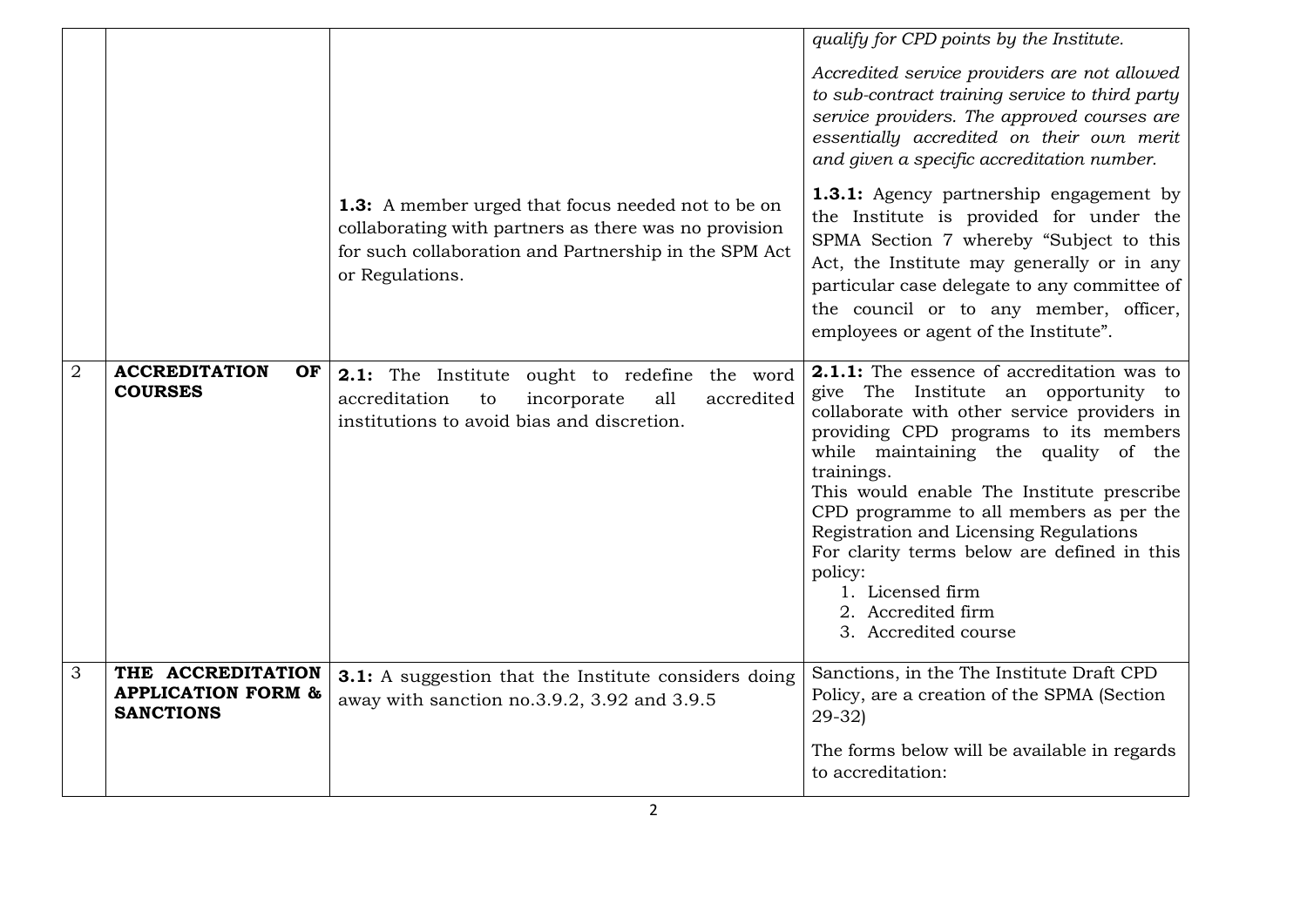|   |                                                   |                                                                                                                                                                                                                                                        | 1. Application for Firm Licencing Form                                                                                                                                                                                                                                                                      |
|---|---------------------------------------------------|--------------------------------------------------------------------------------------------------------------------------------------------------------------------------------------------------------------------------------------------------------|-------------------------------------------------------------------------------------------------------------------------------------------------------------------------------------------------------------------------------------------------------------------------------------------------------------|
|   |                                                   |                                                                                                                                                                                                                                                        | 2. Application for Firm Accreditation<br>Form                                                                                                                                                                                                                                                               |
|   |                                                   |                                                                                                                                                                                                                                                        | 3. Application for Course Accreditation<br>Form                                                                                                                                                                                                                                                             |
|   |                                                   |                                                                                                                                                                                                                                                        | Applicable fees as prescribed in forms 1.<br>and $2$ .                                                                                                                                                                                                                                                      |
| 4 | <b>ACCREDITATION</b><br><b>FEES and CPD AWARD</b> | 4.1: A member enquired about how members paying<br>back fees was beneficial to a member or if the<br>Institute was a money-making machine where money<br>gave membership and accreditation?                                                            | 4.1.1: It was submitted that the fee<br>charged by Institute meets administrative<br>costs. Allowing back fees is a way of helping<br>members obtain good standing status, if<br>lost at some point. The back fees promote<br>professional discipline.<br>NB. Back fees is payable on membership<br>renewal |
|   |                                                   | <b>4.2:</b> A member suggested that the fee of $100,000/$ = be<br>completely removed but, if necessary, a token fee of<br>$20,000$ /= be levied. Further advice-if the fee was<br>waived, then the remittance of KS. 1000 be increased<br>to $1500/$ = | The<br>fee<br>benchmarked<br>4.2.1:<br>is<br>$\mathbf{a}$<br>administrative fee which could either be<br>increased or reduced as appropriate. It<br>serves as a quality control tool.                                                                                                                       |
|   |                                                   | <b>4.3:</b> An enquiry was made into the value that the<br>charges would add?                                                                                                                                                                          | 4.3.1: Accreditation fee is an administrative<br>fee that enables the Institute to facilitate<br>accreditation.                                                                                                                                                                                             |
|   |                                                   | 4.4: An enquiry was made into the basis and rationale<br>for paying Kshs.1000 and What it was pegged to.                                                                                                                                               | 4.4.1: The KSHS. 1000 is not accreditation<br>fee but for actual allocation of CPD points,<br>e essentially meeting the administrative<br>cost.                                                                                                                                                             |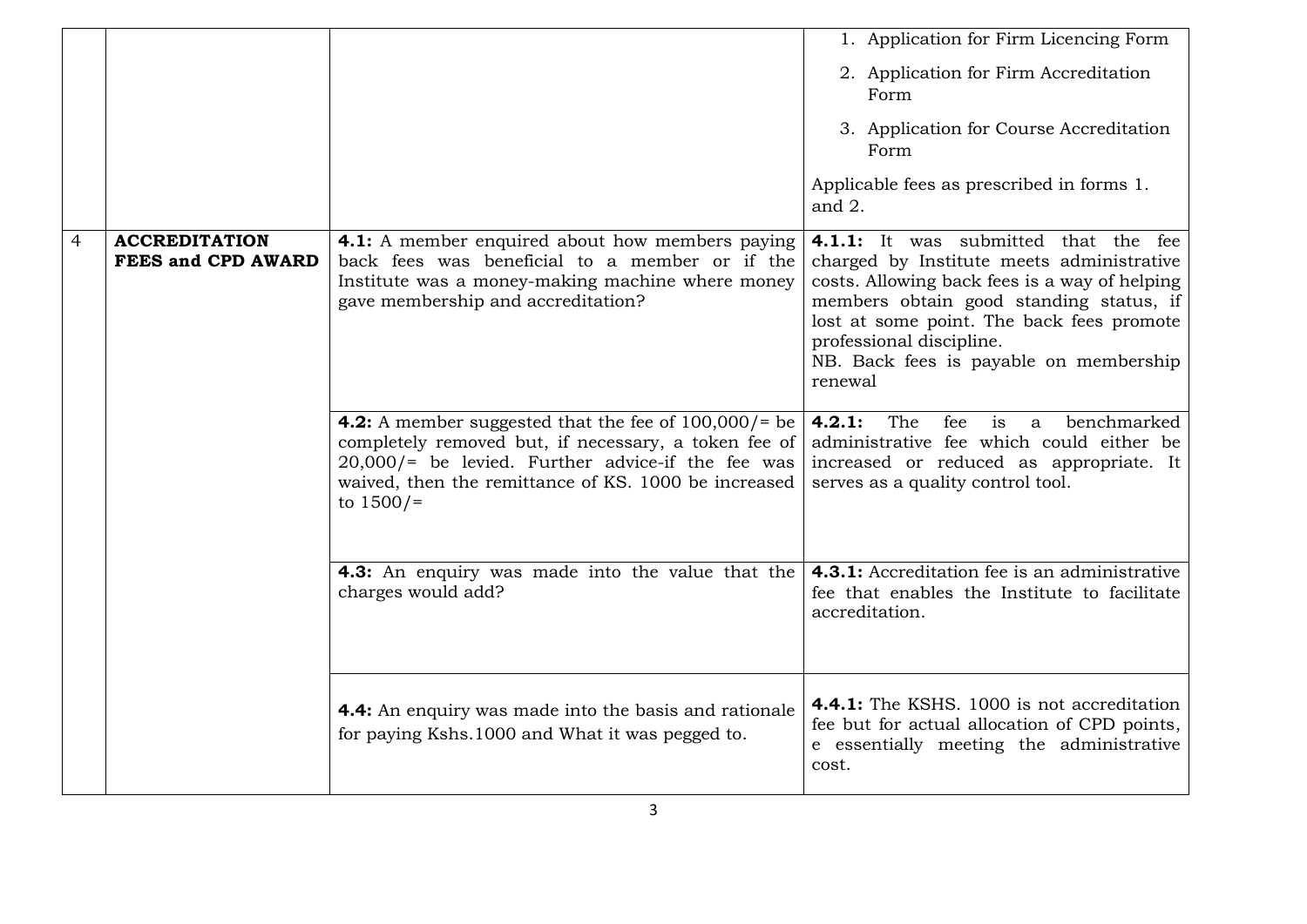|  | <b>4.5:</b> An enquiry was made into How the back fees<br>payment-for events paid for but not delivered would<br>be turned into CPD points that would benefit the<br>member.                                                                                                                                                                                  | <b>4.5.1</b> : Back fees are not exactly turned into<br>CPD points. However, payment of the same<br>will allow members renew status. It will be<br>put in record that back fees was paid in<br>place of earning CPD points. |
|--|---------------------------------------------------------------------------------------------------------------------------------------------------------------------------------------------------------------------------------------------------------------------------------------------------------------------------------------------------------------|-----------------------------------------------------------------------------------------------------------------------------------------------------------------------------------------------------------------------------|
|  | <b>4.6:</b> An enquiry was made into whether one who was<br>training for $1, 2, 3$ CPDs or $30, 20, 10$ CPD Points<br>would need to pay Kshs.1000. Some members<br>suggested it should not be paid at all, others<br>suggesting that it should be levied on the training<br>firm; while others suggesting it be levied on the<br>participants.                | <b>4.6.1</b> Accredited firms should pay the CPD<br>allocation fees of KSHS. 1,000 per trainee<br>regardless of the CPD points the course<br>merits                                                                         |
|  | 4.7: It was proposed that accreditation fees be   4.7.1: The policy and the Registration form<br>differentiated in terms of independent Consultants<br>and stable consulting firms; Ks. 100,000 and that<br>1000 could be exorbitant for individual/independent<br>consultants who may not be able to mount serious<br>trainings within a given calendar year | provides for accreditation of courses offered<br>by licenced and accredited firms but not<br>individual trainers.                                                                                                           |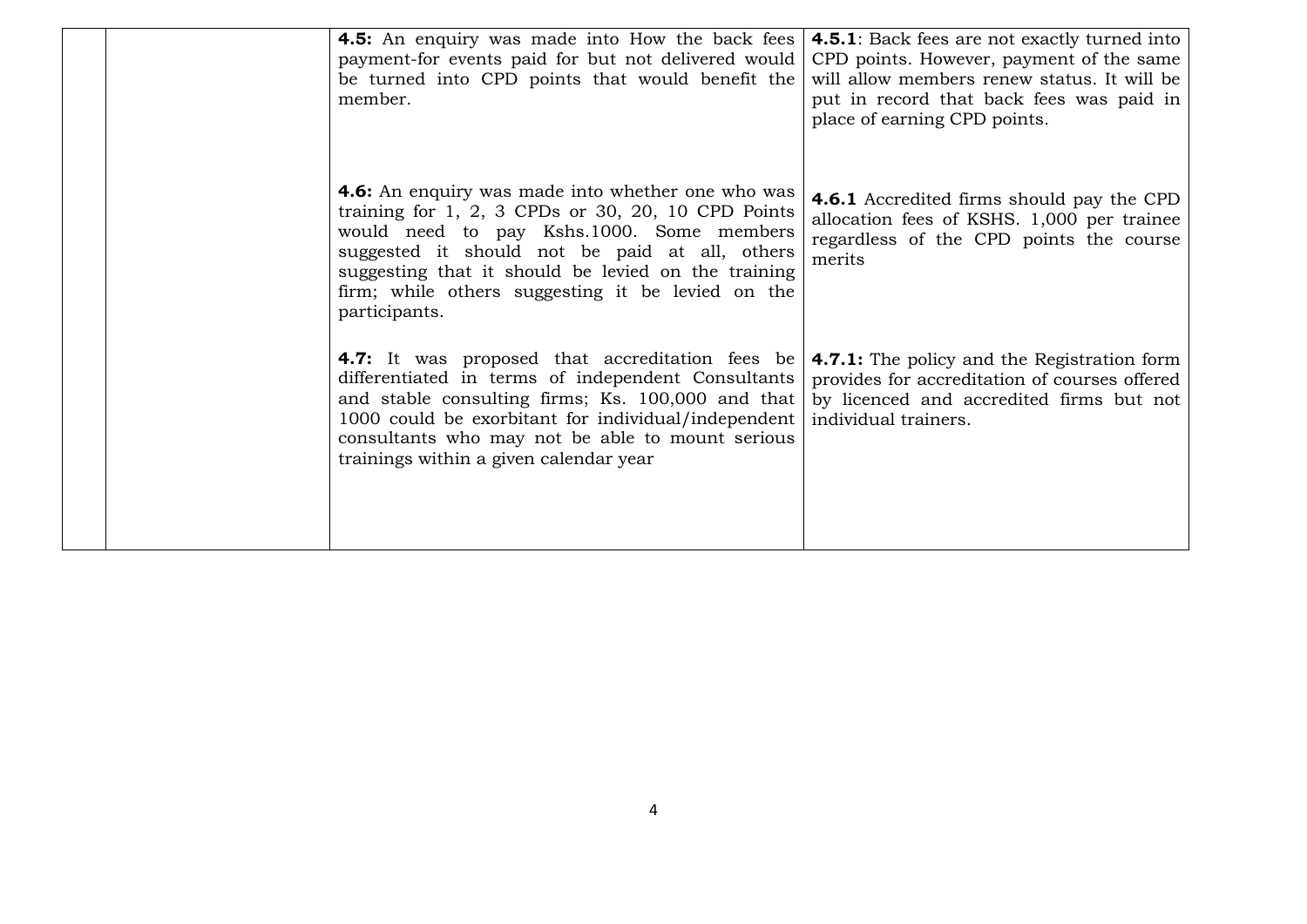| <b>4.8:</b> A member proposed that the Institute<br>benchmarks to know what other professional bodies<br>are charging and charge as per the market rate<br>putting into consideration also the membership and<br>the age of these institutions as compared to THE<br>INSTITUTE.                                                                           | <b>4.8.1:</b> The proposed fees is benchmarked<br>with ICPAK and LSK. The proposed annual<br>accreditation fees Provided for in Pg 5;<br>$1.1.2.2$ of the draft policy                                                                                                                                                                                                |
|-----------------------------------------------------------------------------------------------------------------------------------------------------------------------------------------------------------------------------------------------------------------------------------------------------------------------------------------------------------|-----------------------------------------------------------------------------------------------------------------------------------------------------------------------------------------------------------------------------------------------------------------------------------------------------------------------------------------------------------------------|
| <b>4.9:</b> It was proposed that the Institute comes up with<br>a one-off figure paid once and a reasonable figure paid<br>on an annual basis.                                                                                                                                                                                                            | <b>4.9.1:</b> Such figures are provided in Pg 5;<br>1.1.2.2 of the policy                                                                                                                                                                                                                                                                                             |
| <b>4.10:</b> It was submitted that where independent<br>providers wished to provide CSR to members by way<br>of free learning, The Institute seemed to be punishing<br>them for demanding a fee of Ks. 1000 per trainee. This<br>was said to prevent creativity e.g. cheaper online<br>like webinars and other innovative<br>programs                     | 4.10: CSR costs should be absorbed by the<br>firms offering the same. Fees relating to<br>accreditation for courses for award of CPD<br>points should be fully paid to Institute even<br>when an accredited firm offers to mount<br>courses for free.                                                                                                                 |
| products.<br>4.11: Charging Kshs.100, 000/- for accreditation of<br>Institutions offering CPD Trainings was said to be<br>exorbitant by a member. The member submitted that<br>other professional bodies didn't charge that much<br>and urged the Institute to benchmark. He argued<br>that KASNEB charges about Ks. 60,000 one off<br>accreditation fee. | 4.11.1: The PSC submitted that the<br>KSHS.100,000 charge for a whole year was<br>a fair figure, especially considering that<br>other professional bodies were charging<br>more.<br>4.11.2.<br>KASNEB is not a comparator<br>since it does not accredit similar<br>courses. Benchmarking was done<br>with ICPAK, LSK and IHRM who<br>offer professional CPD programs. |
| <b>4.12:</b> A member proposed that free programs remain<br>free to the last stage; that it would not be practical for<br>a member to pay 1000/- to be allocated CPD for a<br>program offered by a separate provider who conducted<br>it for free.<br><b>4.13:</b> An enquiry was made into what the difference is                                        | 4.12.1: CPD allocation fees apply even for<br>free trainings.<br>4.13.1: The proposed CPD policy document<br>addresses CPD points and not hours.<br>4.13.2: Accredited firms should quote CPD                                                                                                                                                                         |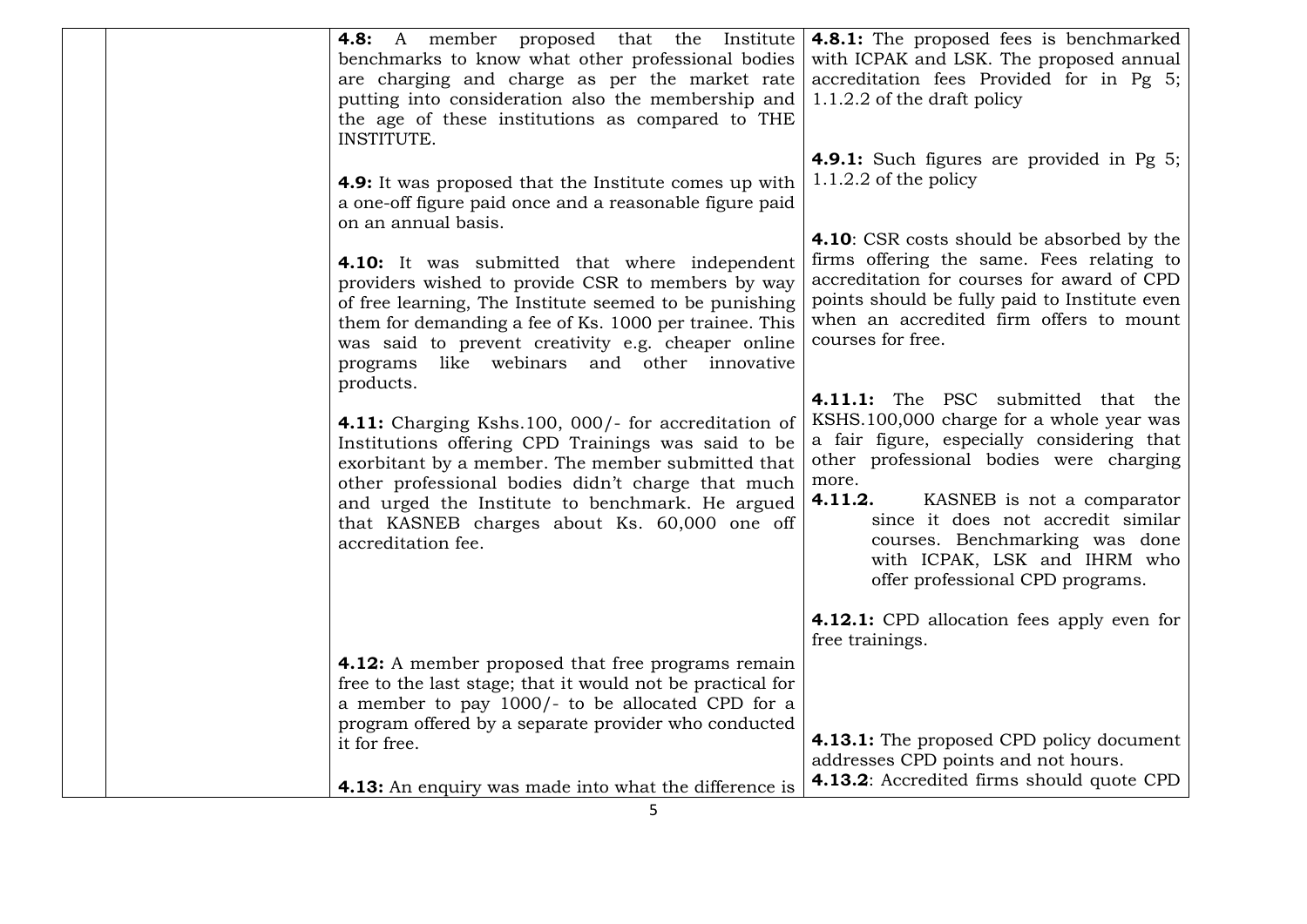|  | between CPD points and CPD hours was. | points and not CPD hours while promoting<br>accredited courses<br>The Institute recognizes CPD points and |
|--|---------------------------------------|-----------------------------------------------------------------------------------------------------------|
|  |                                       | not CPD hours.                                                                                            |
|  |                                       |                                                                                                           |
|  |                                       |                                                                                                           |
|  |                                       |                                                                                                           |
|  |                                       |                                                                                                           |
|  |                                       |                                                                                                           |
|  |                                       |                                                                                                           |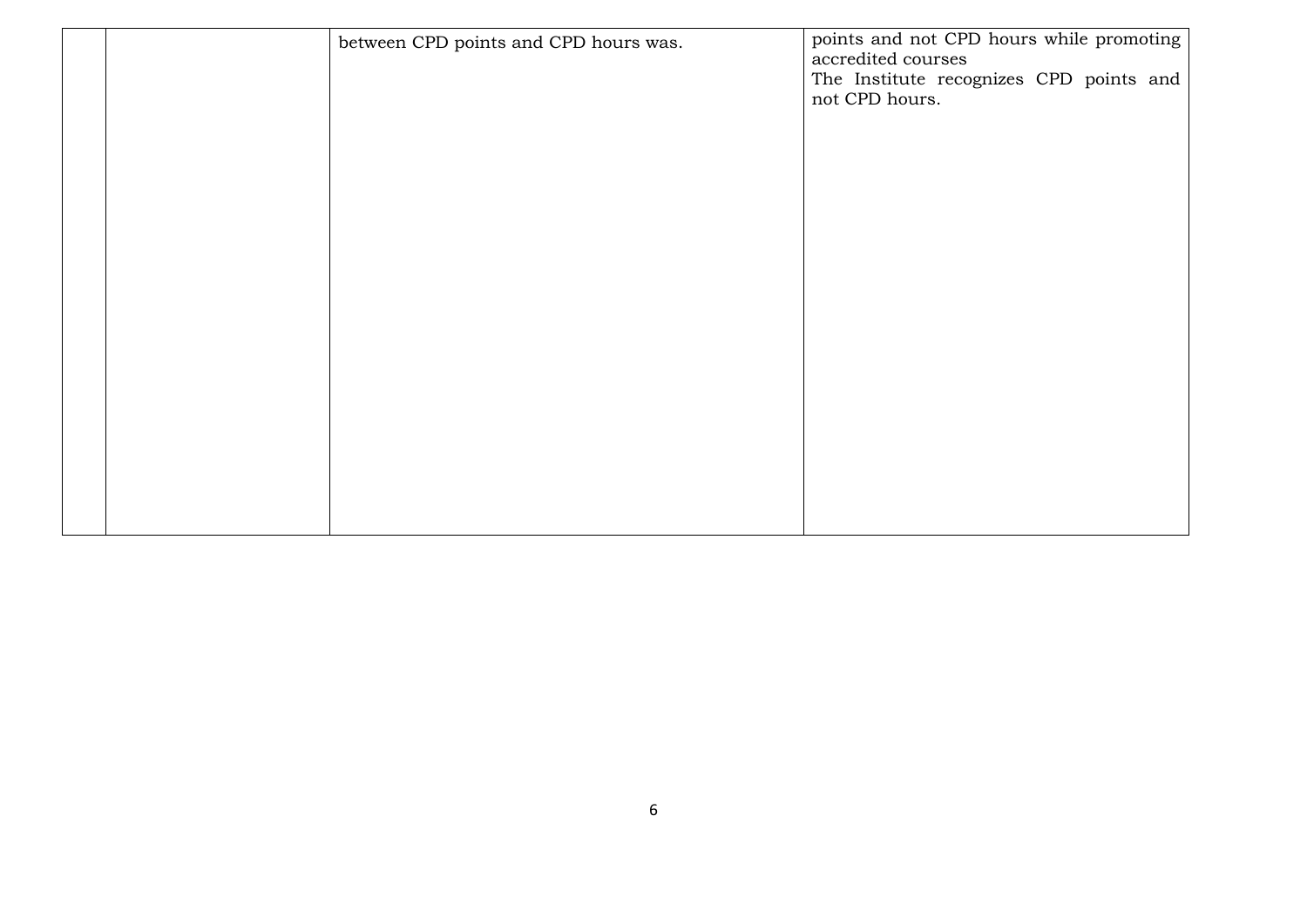| <b>4.14:</b> Some members felt that a minimum fee of<br>$130,000$ = be charged for accreditation because a part<br>from paying facilitators, the Institute continually had<br>to ensure it is financially sound. They also noted that                                                                                                                                                                                                                                                                                                                                                                                             | The PSC submitted that the<br>4.14.1<br>proposed accreditation fee of KSHS.<br>100,000 is a starting figure that will be<br>reviewed from time to time.                                                                                                                                                                                                                                                                                                                                                                                       |  |
|-----------------------------------------------------------------------------------------------------------------------------------------------------------------------------------------------------------------------------------------------------------------------------------------------------------------------------------------------------------------------------------------------------------------------------------------------------------------------------------------------------------------------------------------------------------------------------------------------------------------------------------|-----------------------------------------------------------------------------------------------------------------------------------------------------------------------------------------------------------------------------------------------------------------------------------------------------------------------------------------------------------------------------------------------------------------------------------------------------------------------------------------------------------------------------------------------|--|
| that the Institute was charging the minimum<br>fees<br>accreditation<br>when<br>other<br>compared<br>to<br>professional institutions in the country.<br><b>4.15:</b> A member supported the proposed $100,000/$ =<br>with monitoring for adjustments after one year, if<br>necessary.<br>4.16: It was suggested that the Institute considers<br>beginning with an accreditation fee of $50,000/$ =,<br>which was the regular charge for procurement agents.<br>Further, that the figure could be incremental so that<br>by 2-3 years, the Institute could be at the targeted<br>KSHS 100,000. The member also noted that when the | <b>4.16</b> CPD allocation fee is paid by the<br>training firm.<br>4.17.1: The PSC clarified that the proposal<br>requires the training institution to pay the<br>CPD allocation fees of KSHS. 1000, In the<br>event that they fail, those who attended the<br>training are required to pay the $1,000$ /= to<br>the Institute before being allocated the CPD<br>points; the trainers are encouraged to<br>comply and avoid transferring this burden<br>to members. This provision protects the<br>member when the service provider defaults. |  |
| costs start piling up, they would often be passed to<br>participants. It was also suggested that the member<br>pays the $500$ /= instead of $1000$ /= for CPD allocation<br><b>4.17:</b> A member suggested that the Institute looks at<br>that fee differently for independent consultants; that<br>the amount (KSHS. 100,000) was okay for a<br>consulting firm but a bit impractical for an individual<br>consultant. Also, that the consultant/consulting firm<br>charge the accreditation cost to the training cost so<br>that members don't have to be subjected to paying the<br>cost.                                     | The Institute considered all the proposals<br>for accreditation fees from stakeholder<br>engagement as below:<br>1. KSHS. 100,000 (proposed by The<br>Institute): opposed and supported by<br>some participants<br>Participant proposals<br>2. KSHS. 50,000 with gradual increase<br>to KSHS. 100,000 in 2-3 years<br>Also, decrease allocation fees from<br>KSHS. 1,000 to KSHS. 500                                                                                                                                                         |  |
| <b>4.18:</b> A member encouraged the ongoing work and<br>emphasized on looking beyond Kenya and not settle<br>for minimums.                                                                                                                                                                                                                                                                                                                                                                                                                                                                                                       | 3. KSHS.<br>60,000<br>supposedly<br>what<br>KASNEB charges<br>4. KSHS<br>130,000<br>for<br>financial<br>sustainability of the Institute                                                                                                                                                                                                                                                                                                                                                                                                       |  |
|                                                                                                                                                                                                                                                                                                                                                                                                                                                                                                                                                                                                                                   | Based on the above the below conclusion<br>was arrived at:<br>Accreditation<br>1. Annual<br>Fees:<br>KSHS.100,000-one off annual fees<br>2. CPD Allocation Fees: KSHS: 1,000<br>per trainee of an accredited course;                                                                                                                                                                                                                                                                                                                          |  |

 $\overline{\phantom{a}}$ 

payable by the training firm.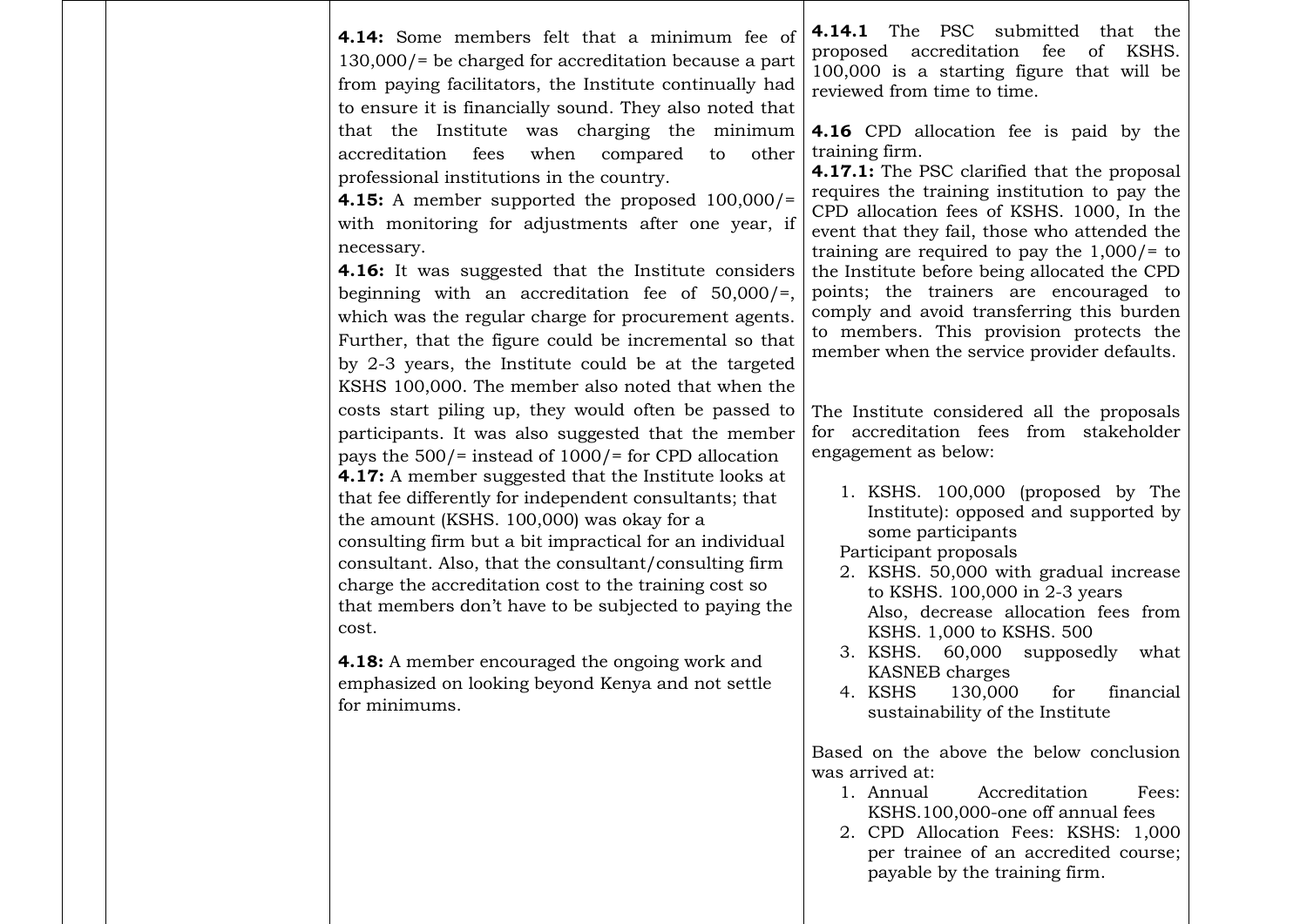| $\overline{5}$ | <b>Conflict of Interest</b> | <b>5.1:</b> An enquiry was made into whether the council<br>members were allowed to engage in consultancy and<br>where the boundaries for avoidance of conflict of<br>interest are were drawn.<br><b>5.2:</b> A member noted that The Institute was clearly                                                                     | <b>5.1</b> Council does not engage in CPD<br>training of members hence no conflict of<br>interest on the part of the council.                                                                                                                                                                                                                                                                                                                                                                                                                                     |
|----------------|-----------------------------|---------------------------------------------------------------------------------------------------------------------------------------------------------------------------------------------------------------------------------------------------------------------------------------------------------------------------------|-------------------------------------------------------------------------------------------------------------------------------------------------------------------------------------------------------------------------------------------------------------------------------------------------------------------------------------------------------------------------------------------------------------------------------------------------------------------------------------------------------------------------------------------------------------------|
|                |                             | conflicted (as regulator, a registrar, a licencer, a<br>trainer, a QA supervisor, and a competitor, a<br>collaborator and cost controller) and urged that THE<br>INSTITUTE really recognises that many of the<br>activities in the process would amount to conflict of<br>interest and only add costs to the training programs. | <b>5.2.1:</b> The SPMA gives The Institute<br>outright mandate to carry out capacity<br>building of SCM professionals. SPMA is "An<br>Act of parliament to make provision for<br>training, registration and licencing of<br>supplies<br>practitioners; regulate<br>their<br>practice and for connected purposes"<br>Further, SPMA section. 16(10) and Section.<br>$5(a)$ and $(b)$ , $(f)$ stipulate the clear mandate<br>of the Institute in regards to prescribing<br>CPD programme.<br>There is clearly no conflict of interest as per<br>Institute's mandate. |
|                |                             | <b>5.3:</b> An enquiry was made into how The Institute<br>would avoid conflict when asked to quote for In-house<br>and Independent providers are also asked.                                                                                                                                                                    | <b>5.3.1:</b> The Institute is free to submit quotes<br>for competitive selection of training service<br>providers as it is one.                                                                                                                                                                                                                                                                                                                                                                                                                                  |
| $\overline{7}$ | <b>CPD Control</b>          | 7.1: An enquiry was made into who controls the<br>quality of CPD programs The Institute delivers to its<br>members.                                                                                                                                                                                                             | <b>7.1</b> The Council through the PSC is<br>responsible for ensuring quality of training<br>programs at The Institute. CPD courses<br>offered by The Institute are anchored on<br>SPMA Section. 16(10)                                                                                                                                                                                                                                                                                                                                                           |
|                |                             | 7.2: An enquiry was made into when The Institute<br>would most likely receive the automated system to<br>enable members to check the acquired CPD points.                                                                                                                                                                       | <b>7.2.1:</b> The automation process was in<br>advanced stage by the time of this<br>stakeholder engagement. By the end of the<br>year, a seamless system that works and<br>serves the members fully was projected to<br>have been established. Further, members<br>were informed that information had been<br>sent out to members to activate their self-<br>service portal and update details that may<br>have changed since their registration. For                                                                                                            |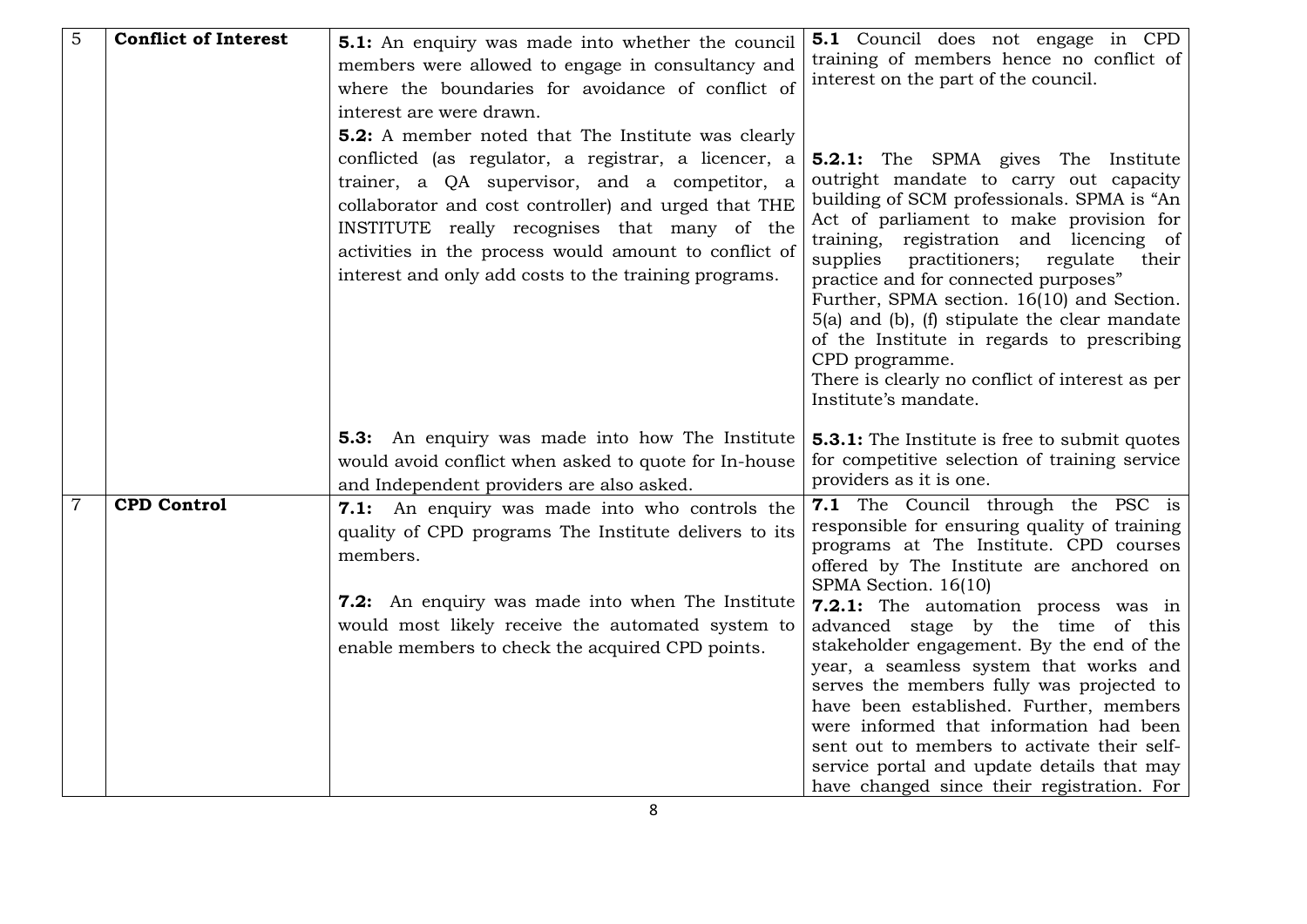|   |                      |                                                                                                                                                                                                                                                                                                                                                                                                                                                                                                                                                                                                                                                              | CPD enquiries before the self-service portal                                                                                                                                                                                                                                                                                                                                                                                                                                                                                                                                                                                                                                                                                                                                                                 |
|---|----------------------|--------------------------------------------------------------------------------------------------------------------------------------------------------------------------------------------------------------------------------------------------------------------------------------------------------------------------------------------------------------------------------------------------------------------------------------------------------------------------------------------------------------------------------------------------------------------------------------------------------------------------------------------------------------|--------------------------------------------------------------------------------------------------------------------------------------------------------------------------------------------------------------------------------------------------------------------------------------------------------------------------------------------------------------------------------------------------------------------------------------------------------------------------------------------------------------------------------------------------------------------------------------------------------------------------------------------------------------------------------------------------------------------------------------------------------------------------------------------------------------|
|   |                      |                                                                                                                                                                                                                                                                                                                                                                                                                                                                                                                                                                                                                                                              | was ready, members were encouraged to                                                                                                                                                                                                                                                                                                                                                                                                                                                                                                                                                                                                                                                                                                                                                                        |
|   |                      |                                                                                                                                                                                                                                                                                                                                                                                                                                                                                                                                                                                                                                                              | drop emails to programs@kism.or.ke and be                                                                                                                                                                                                                                                                                                                                                                                                                                                                                                                                                                                                                                                                                                                                                                    |
|   |                      |                                                                                                                                                                                                                                                                                                                                                                                                                                                                                                                                                                                                                                                              | furnished with information on CPD status.                                                                                                                                                                                                                                                                                                                                                                                                                                                                                                                                                                                                                                                                                                                                                                    |
| 8 | <b>CPD Trainings</b> | 8.1: A member observed that CPD training,                                                                                                                                                                                                                                                                                                                                                                                                                                                                                                                                                                                                                    | <b>8.1.1</b> The PSC submitted that:                                                                                                                                                                                                                                                                                                                                                                                                                                                                                                                                                                                                                                                                                                                                                                         |
|   | accreditation        | universally, is never exclusively carried out by persons<br>who identify themselves as trainers or are accredited<br>as such, rather, and to a large extent, they are carried<br>out by qualified working professionals invited to<br>facilitate programs. They also noted that CPD<br>programs are labelled "professional programs" due to<br>the fact that they are delivered by "practicing<br>professionals" who may or may not be accredited<br>trainers; rarely are they expected to be accredited<br>trainers. The member concluded that the approach<br>runs contrary to the intention of licensing of<br>professionals as espoused in the SPMA 2007 | 1. The Institute trainers are licensed<br>and competitively recruited annually<br>from amongst members who are<br>practitioners<br>through<br>an<br>advertisement<br>on major<br>media<br>outlets.<br>2. For one to be a The Institute trainer,<br>professional<br>qualifications<br>and<br>practicing experience is key.<br>3. Individual trainers are not accredited<br>offer courses on their own,<br>to<br>accreditation applies to firms offering<br>training with the intention of having<br>members earn CPD points.<br>4. Individual trainers contracted by The<br>Institute or other training firms must<br>be licenced members of the Institute.<br>5. Licenced members and firms can<br>carry out training as they wish.<br>Accreditation comes in when such<br>firms wish to have their trainees |
|   |                      |                                                                                                                                                                                                                                                                                                                                                                                                                                                                                                                                                                                                                                                              | earn CPD points from the Institute.<br><b>8.2.1:</b> Regional based workshops are                                                                                                                                                                                                                                                                                                                                                                                                                                                                                                                                                                                                                                                                                                                            |
|   |                      | 8.2 A member observed that most trainings were<br>conducted in high end areas like Kisumu, Eldoret and<br>the likes and asked what the Institute was doing to<br>ensure trainings are also done in Kakamega,<br>Bungoma and such other regions                                                                                                                                                                                                                                                                                                                                                                                                               | incorporated in the 2022 CPD training<br>calendar. Members were urged to mobilise<br>other members from their regions to attend<br>such workshops when they are brought<br>closer to them.<br>The The Institute consultancy hub and<br>regional chapters are designed to take The<br>Institute services closer to its members (The<br>Institute Mashinani).                                                                                                                                                                                                                                                                                                                                                                                                                                                  |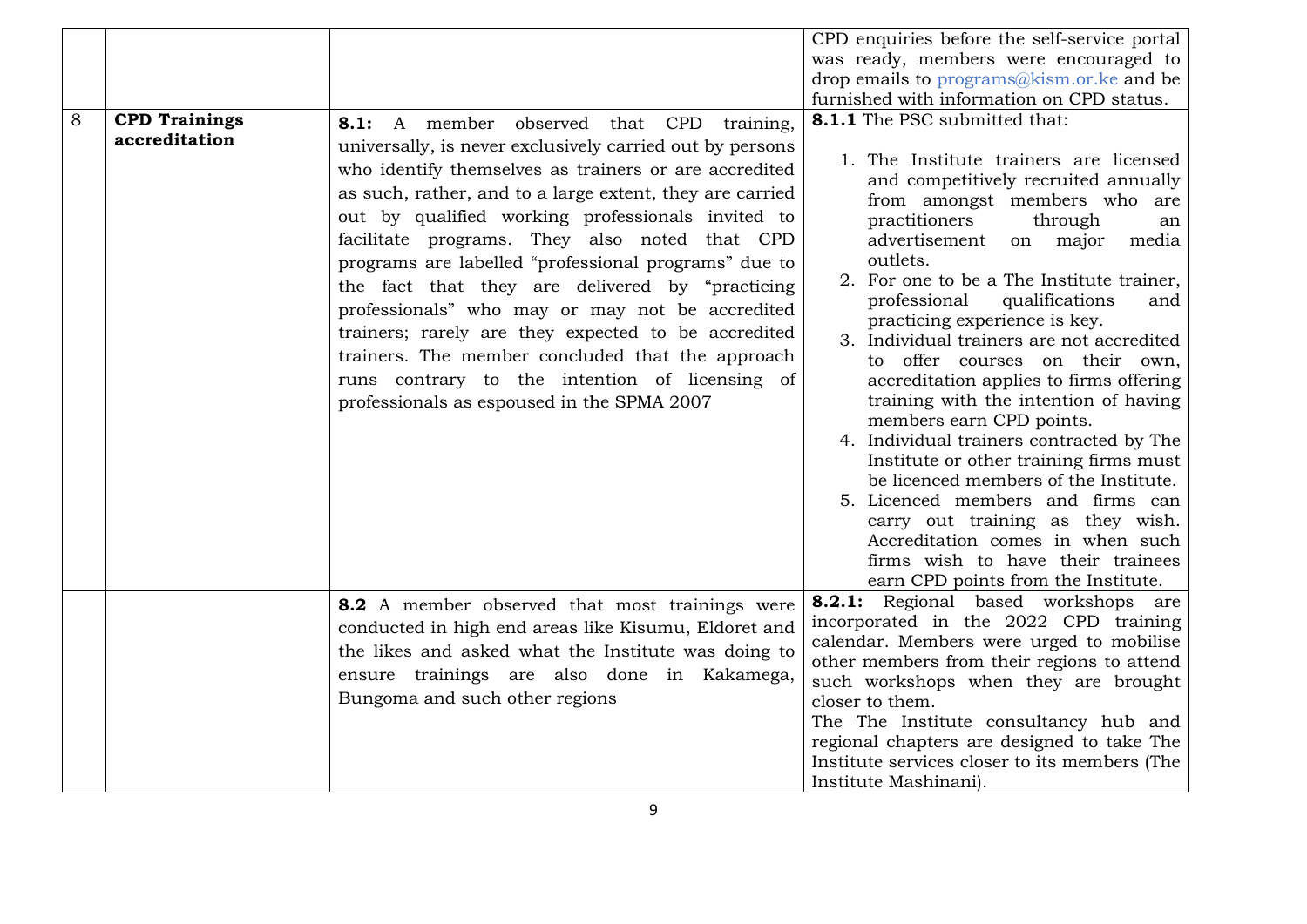| $\overline{9}$ | <b>Accreditation as a</b><br><b>Mandatory</b><br><b>Requirement for</b><br><b>Trainers</b> | <b>9.1:</b> A member proposed that while it is in order for<br>The Institute to implement its own internal program<br>for accrediting its trainers, it is irregular to require<br>that all registered and licensed practitioners also be<br>accredited as The Institute trainers in order to<br>facilitate professional programs. The member further<br>observed that this is limiting and will only serve to<br>lower standards in training: that some of these<br>requirements are impractical even for The Institute to<br>fulfil for its own training programs. The member<br>advised that The Institute not ask Training firms to<br>provide information that The Institute cannot itself<br>provide with sincerity. | 9.1.1<br>1. It is not a requirement that all<br>registered and licenced members are<br>accredited. Indeed, The Institute<br>does not accredit individuals to<br>mount courses independently.<br>2. The accreditation of facilitators cited<br>in the policy is for trainers of The<br>Institute's courses. The process of<br>onboarding such (accrediting) is first<br>Expression<br>of<br>Interest,<br>$\mathbf{b}$ v<br>shortlisting, selection and TOT.<br>3. Individual consultants contracted by<br>The Institute or other training firms<br>must be licenced members of the<br>Institute. |
|----------------|--------------------------------------------------------------------------------------------|---------------------------------------------------------------------------------------------------------------------------------------------------------------------------------------------------------------------------------------------------------------------------------------------------------------------------------------------------------------------------------------------------------------------------------------------------------------------------------------------------------------------------------------------------------------------------------------------------------------------------------------------------------------------------------------------------------------------------|-------------------------------------------------------------------------------------------------------------------------------------------------------------------------------------------------------------------------------------------------------------------------------------------------------------------------------------------------------------------------------------------------------------------------------------------------------------------------------------------------------------------------------------------------------------------------------------------------|
| 10             | <b>ACCREDITATION</b><br>OF<br><b>TRAINERS</b>                                              | <b>10.1:</b> There was a suggestion to include independent<br>trainers for in-house trainings.                                                                                                                                                                                                                                                                                                                                                                                                                                                                                                                                                                                                                            | 10.1.1<br>All<br>members<br>given<br>are<br>an<br>opportunity to express interest to train in<br>THE Institutes in-house or otherwise<br>programs. The selection of such trainers is<br>transparent and competitive.                                                                                                                                                                                                                                                                                                                                                                            |
|                |                                                                                            | <b>10.2:</b> An enquiry was made into how we can access<br>the list of approved consultants by The Institute.                                                                                                                                                                                                                                                                                                                                                                                                                                                                                                                                                                                                             | <b>10.2.1</b> Lists of licenced firms & individuals,<br>accredited institutions & accredited courses<br>as well as The Institute accredited trainers<br>will be uploaded in the website once the<br>Accreditation policy is fully in place.                                                                                                                                                                                                                                                                                                                                                     |
|                |                                                                                            | <b>10.3:</b> An enquiry was made into what the<br>accreditation fees for individual consultants is; The<br>member further suggested that fee charged for<br>individual consultants should be lesser or half of that<br>charged to established firm                                                                                                                                                                                                                                                                                                                                                                                                                                                                        | <b>10.3.1</b> The Policy does not provide for<br>accreditation of individuals for purposes of<br>mounting CPD courses independently.                                                                                                                                                                                                                                                                                                                                                                                                                                                            |
|                |                                                                                            | <b>10.4:</b> An enquiry was made into how long the validity                                                                                                                                                                                                                                                                                                                                                                                                                                                                                                                                                                                                                                                               | The firm accreditation validity<br>10.4.1<br>period is one calendar year. The Institute                                                                                                                                                                                                                                                                                                                                                                                                                                                                                                         |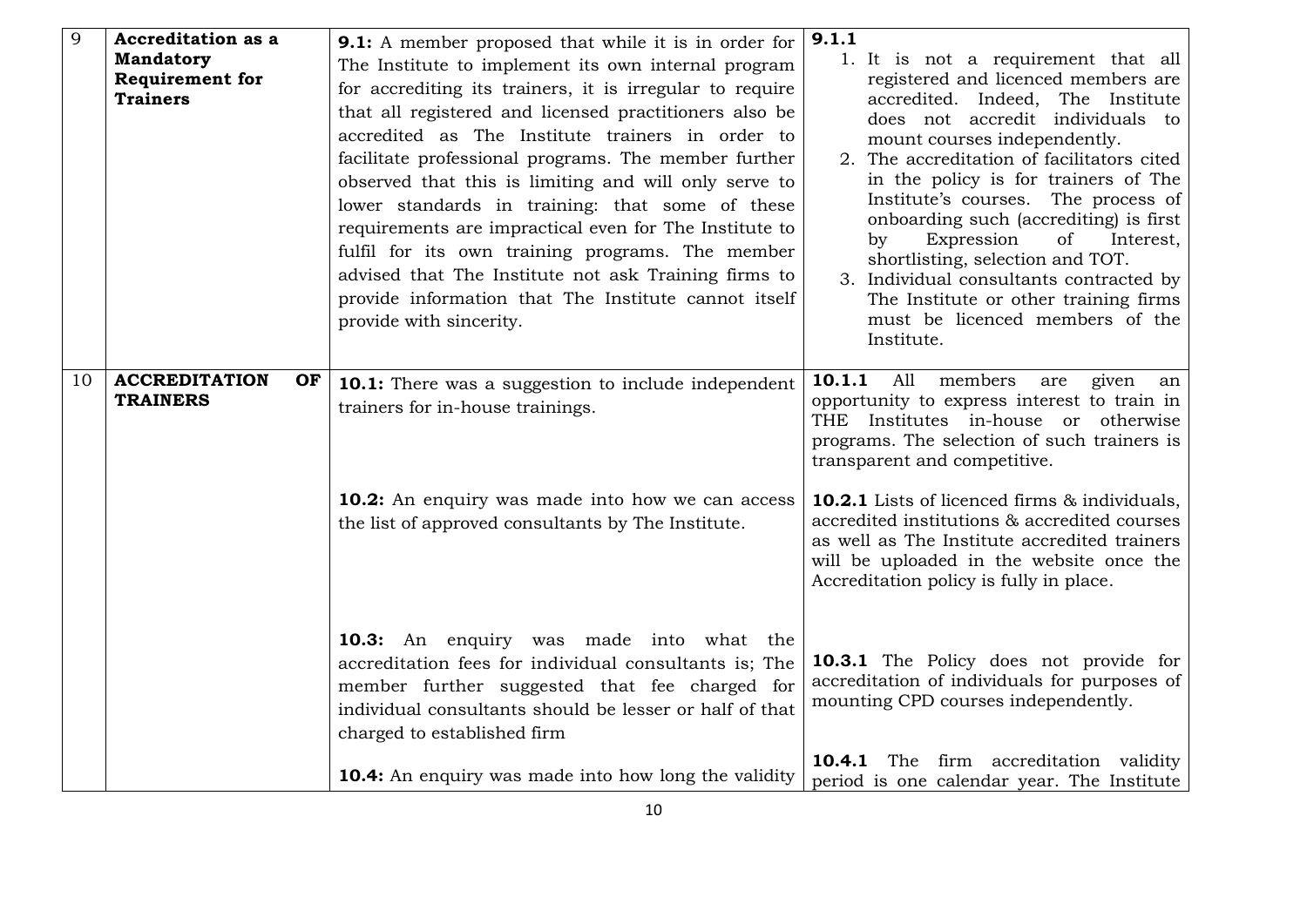|    |                                                           | period for accreditation for CPD providers is.                                                                                                                                                                                                                                                                                                                                                                                                                                                                                                                                                                                                                                                                                                                                                                                                                                                    | follow the calendar year, January to<br>December.                                                                                                                                                                                                                                                                                                                                                                                                                                                                                                                                                                                                                    |
|----|-----------------------------------------------------------|---------------------------------------------------------------------------------------------------------------------------------------------------------------------------------------------------------------------------------------------------------------------------------------------------------------------------------------------------------------------------------------------------------------------------------------------------------------------------------------------------------------------------------------------------------------------------------------------------------------------------------------------------------------------------------------------------------------------------------------------------------------------------------------------------------------------------------------------------------------------------------------------------|----------------------------------------------------------------------------------------------------------------------------------------------------------------------------------------------------------------------------------------------------------------------------------------------------------------------------------------------------------------------------------------------------------------------------------------------------------------------------------------------------------------------------------------------------------------------------------------------------------------------------------------------------------------------|
| 11 | <b>Accreditation and</b><br>Licensing of<br>Professionals | 11.1: A member sought to know where the Institute's<br>training procedures are and how they link with the<br>CPD policy as that wasn't not clear.                                                                                                                                                                                                                                                                                                                                                                                                                                                                                                                                                                                                                                                                                                                                                 | 11.2.1:<br>The Institute is developing a<br>Training Manual which will have all the<br>training policies, procedures and processes<br>documented. The manual will be ready by<br>the end of the second quarter of 2022.                                                                                                                                                                                                                                                                                                                                                                                                                                              |
|    |                                                           | 11.2: A member submitted that a license issued to a<br>professional empowers that professional to both<br>practice and coach/mentor/teach; that this is<br>intended to put PSCM at par with other professionals;<br>Doctors, Lawyers, Accountants etc. are licensed to<br>practice and by virtue of such licensure, they can<br>coach, mentor, teach, and build capacities in their<br>professional colleagues. He further argued that in the<br>case of The Institute practitioners are licensed but<br>they are not allowed to coach, teach, mentor or<br>capacity build fellow professionals unless they are<br>again accredited by The Institute - the member<br>submitted that this requirement dilutes the value of<br>The Institute Licensing and amounts to double-<br>licensing/taxation of members (The definition of<br>practitioner by SPMA does not encompass areas of<br>lecturing) | <b>11.2:</b> A licenced practitioner is by the<br>SPMA allowed to carry out supply chain<br>business which may include<br>coaching,<br>mentoring,<br>teaching,<br>building<br>and<br>capacities to their professional colleagues<br>as mentioned. The accreditation comes in<br>when training service providers seek CPD<br>points for their trainees, in this case the<br>PSC is concerned about the training<br>standards which must mirror the quality<br>that The Institute offers for award of CPD<br>points.<br>Even<br>after<br>accreditation,<br>trainers<br>contracted by the service providers are<br>required to be licenced members of the<br>Institute. |
|    |                                                           | 11.3: A member proposed That THE INSTITUTE could<br>seek to enhance the vetting that takes place at the<br>Licensing step so that only the qualified members are<br>issued with practicing licences.                                                                                                                                                                                                                                                                                                                                                                                                                                                                                                                                                                                                                                                                                              | 11.3.1 Licensing of firms is guided by<br>SPMA Section. 20 3 (a) and (b). The<br>licencing process at the Institute is quite<br>rigorous ensuring that only qualified and<br>experienced<br>members<br>licenced.<br>are<br>Attempts by unqualified persons to obtain<br>licences would be treated as disciplinary<br>matters. SPMA (Registration & Licensing)                                                                                                                                                                                                                                                                                                        |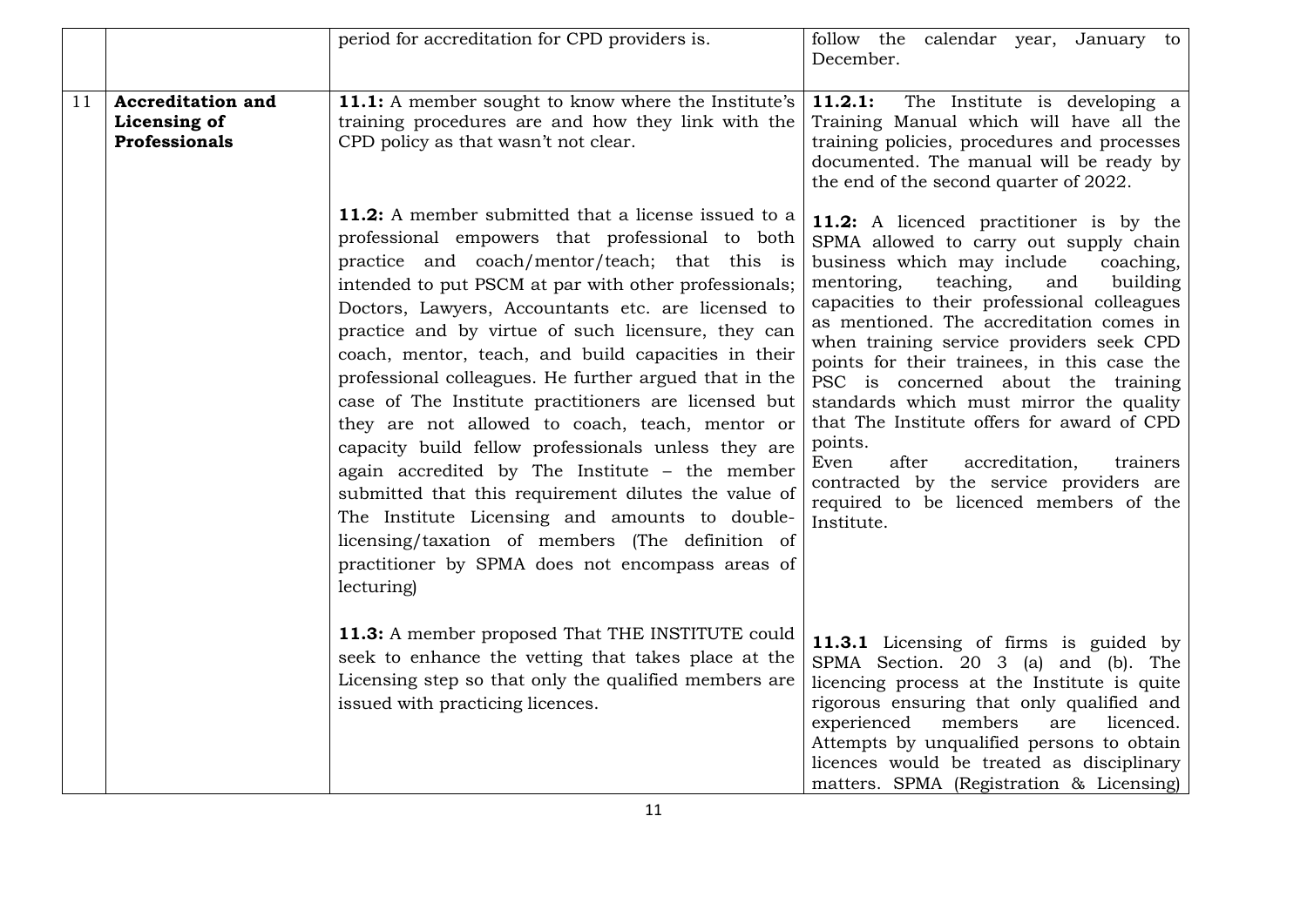|    |                                                                                                                                 |                                                                                                                                                                                                                                            | regulations, 2015 Section 7 (Request for<br>further information) and Section 8 (Refusal                                                                                                                                                                               |
|----|---------------------------------------------------------------------------------------------------------------------------------|--------------------------------------------------------------------------------------------------------------------------------------------------------------------------------------------------------------------------------------------|-----------------------------------------------------------------------------------------------------------------------------------------------------------------------------------------------------------------------------------------------------------------------|
|    |                                                                                                                                 | 11.4:<br>A member proposed that The Institute<br>Considers including system review advisories as best<br>practice in supply chain management.                                                                                              | <b>11.4.4:</b> Accounting Officer is obligated to<br>put in place and constantly review systems<br>that support SCM in their organisations.                                                                                                                           |
| 12 | <b>ACCREDITATION</b><br>OF<br><b>FIRMS</b>                                                                                      | 12.1: An enquiry was made into how the Institute<br>intends to accredit and license corporate bodies to<br>carry out CPD activities that the Institute will<br>acknowledge.                                                                | 12.1.1 Accreditation guidelines will be as<br>per this draft policy document                                                                                                                                                                                          |
|    |                                                                                                                                 | 12.2: A member submitted that trainees and<br>organizations require long term planning and that The<br>Institute would need to approve long term programs<br>for training firms.                                                           | <b>12.2.1</b> : PSC strives to review applications<br>for accreditation as soon as possible as long<br>as all documents are in order. Accredited<br>firms need plan and make application for<br>accreditation in good time as stipulated in<br>the application forms. |
|    |                                                                                                                                 | <b>12.3:</b> A member suggested that The Institute makes it<br>mandatory for training firms to seek accreditation<br>with The Institute before mounting any training<br>programme.                                                         | 12.3.1: Course accreditation is done before<br>mounting the course. Members trained by<br>conducting<br>trainings<br>without<br>firms<br>accreditation from The Institute would not<br>be awarded CPD points from such courses.                                       |
|    |                                                                                                                                 |                                                                                                                                                                                                                                            | 12.3.2 Pre-accreditation is compulsory for<br>firms seeking CPD points for their trainees.<br>The application form gives guidelines on<br>application lead times                                                                                                      |
| 13 | <b>IN-HOUSE TRAININGS</b><br>(In-house)<br>trainings<br>conducted by Registered<br>Institutions<br>and<br>Independent Trainers) | <b>13.1:</b> A member noted that unless it is for purposes of<br>filling spaces, there is no guarantee that 100% of<br>resource facilitations assigned lead trainer roles<br>programs in six- or twelve-months' time will be<br>available. | 13.1.1 Planned quality checks would<br>compliance<br>to<br>accreditation<br>ensure<br>guidelines. Changes in facilitators should<br>be communicated to the Institute in good<br>time.                                                                                 |
|    |                                                                                                                                 | 13.2:<br>An enquiry was made into whether the $13.2.1$ : Yes, with the exemption of when                                                                                                                                                   |                                                                                                                                                                                                                                                                       |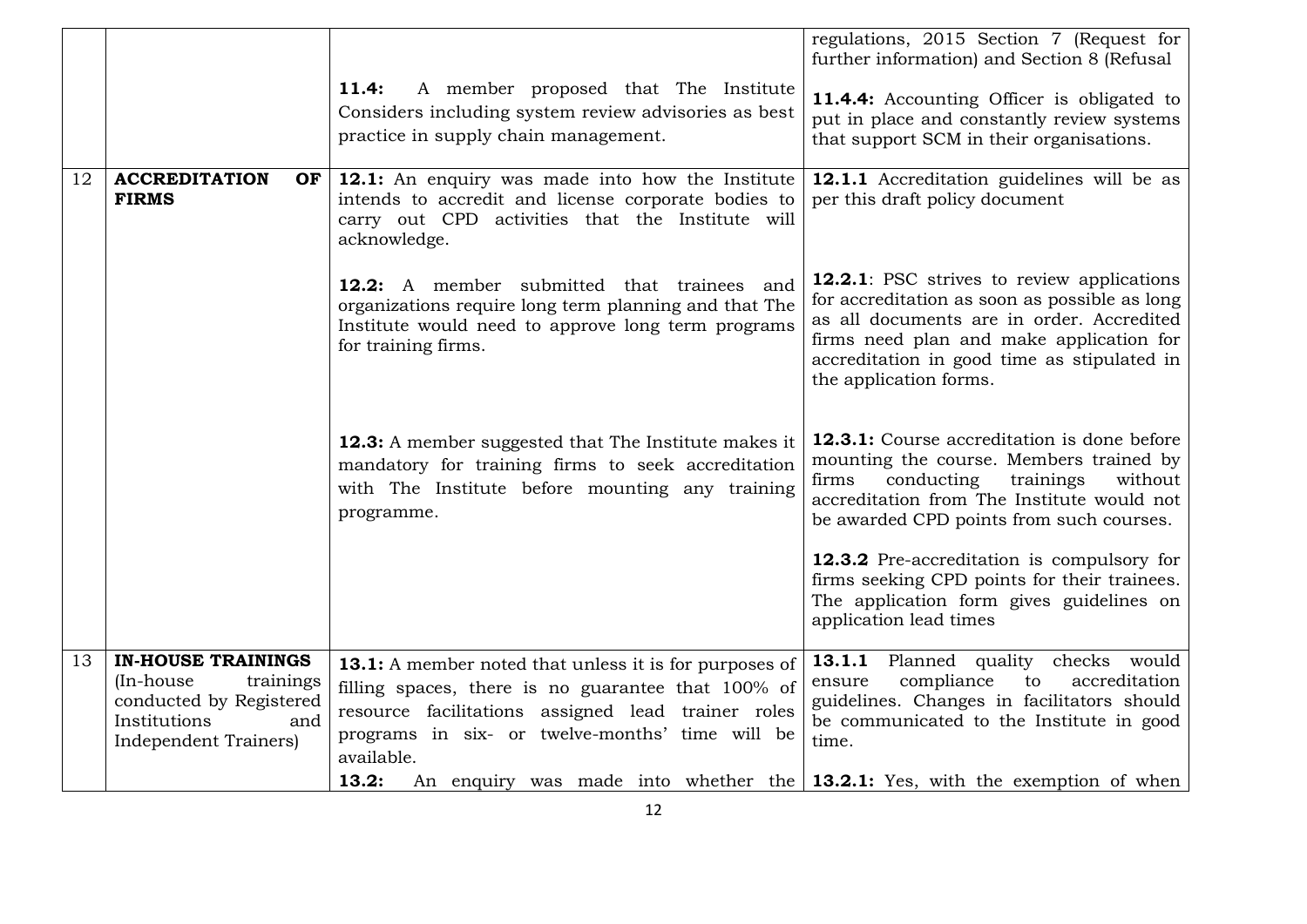|    |                         | accreditation of the program is invalidated when the<br>program doesn't take place.                                                                                                                                                                                                                                                                                                                                              | the service provider notifies of any changes<br>in delivery period in good time.                                                                                                                                                                                                      |
|----|-------------------------|----------------------------------------------------------------------------------------------------------------------------------------------------------------------------------------------------------------------------------------------------------------------------------------------------------------------------------------------------------------------------------------------------------------------------------|---------------------------------------------------------------------------------------------------------------------------------------------------------------------------------------------------------------------------------------------------------------------------------------|
|    |                         | 13.3: An enquiry was made into how individual<br>trainers or organizations offering in house trainings<br>would know about the requirements as this will be<br>done on a need basis after Training Need<br>Assessment (TNA)?<br>13.4: A member proposed that the proposed quality<br>checks be a role for the institute and at the cost of<br>The Institute since The Institute has a statutory role<br>to members and trainers. | 13.3.1 Any firm or individual seeking CPD<br>points with the Institute will be given the<br>necessary details. The final CPD and<br>Accreditation Policies will be availed on The<br>Institute website.<br>SPMA Section. 16(10) and Section. 7                                        |
|    |                         | 13.5: An enquiry was made into whether PSC should<br>be evaluating such In-houses and yet they are quoting<br>for the same.                                                                                                                                                                                                                                                                                                      | Addressed in 5.3.1 of this report                                                                                                                                                                                                                                                     |
|    |                         | <b>13.6:</b> A member submitted that in-house trainings are<br>often much customised and that bureaucratic<br>processes by PSC ought not to delay preparations for<br>the same by the private firms.                                                                                                                                                                                                                             | SPMA Section. 16(10) and Section. 7. In<br>principle all firms offering CPD training<br>programs ought to be licensed and<br>accredited by the Institute.                                                                                                                             |
| 14 | <b>QUALITY CONTROLS</b> | <b>14.1:</b> A question was posed about what quality<br>control is and the member submitted that it isn't<br>necessary since the trainers and firms are accredited.<br>The course programs are pre-approved; and that this<br>makes the whole thing very expensive and punitive.<br><b>14.2:</b> A member argued that the Institute finds other                                                                                  | 14.1.1: SPMA Section 5 gives the functions<br>of the Institute and specific to part (a), "the<br>Institute shall establish, monitor, improve<br>and publish the standards of the supplies<br>practitioner's profession and safeguard the<br>interest of tall supplies practitioners." |
|    |                         | means of doing the "Quality Assurance (QA) business"<br>besides their expensive QA visits which are nothing<br>but spying exercises by its staff.<br>14.3: A member submitted that The Institute is a<br>regulator, a trainer and an accreditor hence The                                                                                                                                                                        | The Council (as per the above mandate)<br>Professional<br>through<br>its<br>Standards<br>Committee is responsible of quality<br>management of Institute's programs as well<br>all certified courses offered<br>by the<br>accredited service providers.                                |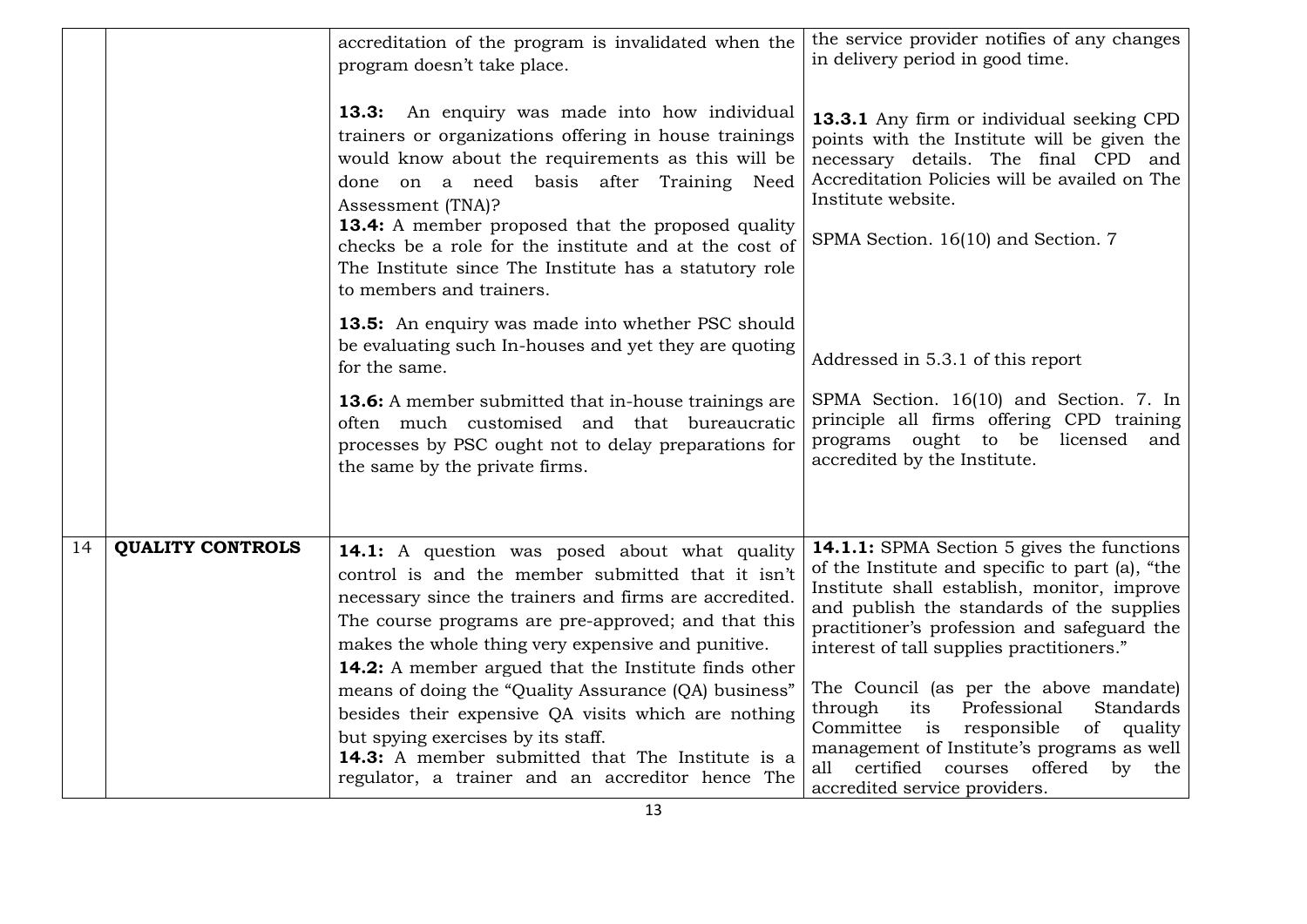|    |                                          | Institute needed to clarify about who would control<br>The Institute in terms of quality of output of trainings<br>as The Institute controls other trainers, as well as who<br>will be checking QA for The Institute programs. The<br>member proposed that the best thing to do to avoid<br>biases would be for The Institute and Training firms to<br>agree on an independent QA verifier and evaluator of<br>performance who would be appointed through an<br>independent tender and would be paid from the fee of<br>KSHS. 100,000 and 1,000 (That The Institute would<br>need to cater for its quality assessors, if any). The<br>member recommended that this doesn't become an<br>additional cost to the trainees since these costs were<br>going to be borne by participants. The member added<br>that The Institute is creating a gravy train for its staff<br>and that the best judge for QA from a training<br>program would be participants and the employer who<br>consume services from Trainers.<br><b>14.4:</b> A member noted that program design and<br>content is proprietary to the developer and sought to<br>know what assurances/guarantees The Institute<br>could provide to developers of such programs to<br>reassure them, that The Institute will not plagiarize<br>and/or incorporate into its own programs, the<br>information that it obtains from developers of<br>competing programs.<br>14.5 A member submitted that considering That the<br>Institute is a public body under The National<br>Treasury, introducing exorbitant fees (which may be<br>considered as taxes) is not tenable and goes against<br>established policies and practices of public finance. | 14.5 Public Finance law is not infringed<br>when the Institute is carrying out its<br>mandate. In case of conflict, the PPDA<br>supersedes.                                                                          |
|----|------------------------------------------|-----------------------------------------------------------------------------------------------------------------------------------------------------------------------------------------------------------------------------------------------------------------------------------------------------------------------------------------------------------------------------------------------------------------------------------------------------------------------------------------------------------------------------------------------------------------------------------------------------------------------------------------------------------------------------------------------------------------------------------------------------------------------------------------------------------------------------------------------------------------------------------------------------------------------------------------------------------------------------------------------------------------------------------------------------------------------------------------------------------------------------------------------------------------------------------------------------------------------------------------------------------------------------------------------------------------------------------------------------------------------------------------------------------------------------------------------------------------------------------------------------------------------------------------------------------------------------------------------------------------------------------------------------------------------------------------------------|----------------------------------------------------------------------------------------------------------------------------------------------------------------------------------------------------------------------|
| 15 | <b>ACCREDITATION</b><br><b>COMMITTEE</b> | <b>15.1:</b> An enquiry was made into the composition of<br>the professional standards committee and whether it<br>covers all sectors, from practitioners to non-<br>practitioners.                                                                                                                                                                                                                                                                                                                                                                                                                                                                                                                                                                                                                                                                                                                                                                                                                                                                                                                                                                                                                                                                                                                                                                                                                                                                                                                                                                                                                                                                                                                 | 15.1: Council appoints the Committee<br>members through a competitive process.<br>Suitability and qualifications are also<br>adhered to. According to the SPMA first<br>Schedule $1$ (1) on the provisions as to the |